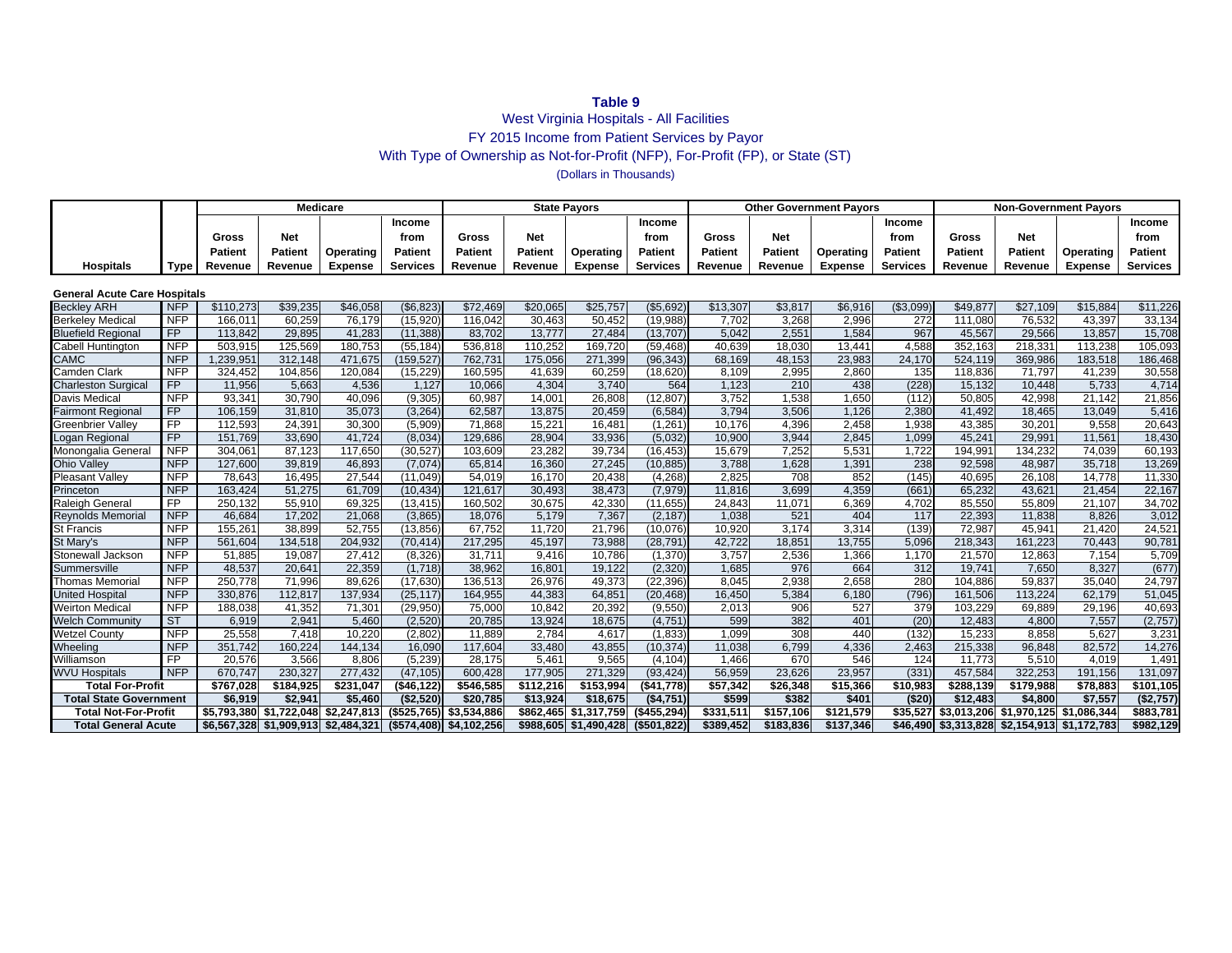#### **Table 9**

### West Virginia Hospitals - All Facilities FY 2015 Income from Patient Services by Payor With Type of Ownership as Not-for-Profit (NFP), For-Profit (FP), or State (ST) (Dollars in Thousands)

|                                  |            |                |                | <b>Medicare</b> |                 |                |            | <b>State Pavors</b>   |                 |                |            | <b>Other Government Payors</b> |                 | <b>Non-Government Payors</b> |            |                |                 |  |
|----------------------------------|------------|----------------|----------------|-----------------|-----------------|----------------|------------|-----------------------|-----------------|----------------|------------|--------------------------------|-----------------|------------------------------|------------|----------------|-----------------|--|
|                                  |            |                |                |                 | Income          |                |            |                       | <b>Income</b>   |                |            |                                | Income          |                              |            |                | Income          |  |
|                                  |            | Gross          | <b>Net</b>     |                 | from            | <b>Gross</b>   | <b>Net</b> |                       | from            | Gross          | <b>Net</b> |                                | from            | Gross                        | <b>Net</b> |                | from            |  |
|                                  |            | <b>Patient</b> | <b>Patient</b> | Operating       | <b>Patient</b>  | <b>Patient</b> | Patient    | Operating             | <b>Patient</b>  | <b>Patient</b> | Patient    | Operating                      | <b>Patient</b>  | Patient                      | Patient    | Operating      | <b>Patient</b>  |  |
| <b>Hospitals</b>                 | Type       | Revenue        | Revenue        | <b>Expense</b>  | <b>Services</b> | Revenue        | Revenue    | <b>Expense</b>        | <b>Services</b> | Revenue        | Revenue    | <b>Expense</b>                 | <b>Services</b> | Revenue                      | Revenue    | <b>Expense</b> | <b>Services</b> |  |
|                                  |            |                |                |                 |                 |                |            |                       |                 |                |            |                                |                 |                              |            |                |                 |  |
| <b>Critical Access Hospitals</b> |            |                |                |                 |                 |                |            |                       |                 |                |            |                                |                 |                              |            |                |                 |  |
| <b>Boone Memorial</b>            | <b>NFP</b> | 24,099         | 10,457         | 10,648          | (190)           | 20,807         | 7,350      | 7,548                 | (198)           | ,333           | 717        | 507                            | 209             | 14,164                       | 4,877      | 5,462          | (585)           |  |
| <b>Braxton County</b>            | <b>NFP</b> | 12.223         | 8.034          | 7.819           | 214             | 8.772          | 5.239      | 5.159                 | 80              | 596            | 502        | 327                            | 175             | 6.243                        | 1.880      | 3.888          | (2,008)         |  |
| <b>Broaddus</b>                  | <b>NFP</b> | 8,343          | 5,655          | 5,689           | (34)            | 9.218          | 6,699      | 6,893                 | (194)           | 415            | 354        | 278                            | 76              | 4,700                        | 2,994      | 3,231          | (237)           |  |
| <b>Grafton City</b>              | <b>NFP</b> | 9,539          | 8,379          | 8,343           | 36              | 9.784          | 6,399      | 7,053                 | (654)           | 1,144          | 778        | 734                            | 44              | 4,763                        | 2,172      | 3,367          | (1, 195)        |  |
| <b>Grant Memorial</b>            | <b>NFP</b> | 24,070         | 7,586          | 12,156          | (4, 570)        | 13,078         | 7,153      | 8.276                 | (1.123)         | 817            | 503        | 359                            | 144             | 26,497                       | 17,151     | 11,542         | 5,609           |  |
| Hampshire                        | <b>NFP</b> | 14.605         | 7,350          | 7,561           | (211)           | 11.680         | 5,617      | 7,423                 | (1,805)         | 696            | 418        | 300                            | 117             | 18,319                       | 9.570      | 8.231          | 1,339           |  |
| <b>Jackson General</b>           | <b>NFP</b> | 34.550         | 13.073         | 13.092          | (19)            | 19.322         | 6.543      | 6.966                 | (423)           | 1.246          | 452        | 414                            | 38              | 15,849                       | 6,557      | 5.453          | 1,104           |  |
| Jefferson                        | <b>NFP</b> | 30,382         | 13,989         | 17.057          | (3,068)         | 26,890         | 13,547     | 13,991                | (444)           | 1,721          | 950        | 824                            | 126             | 31,735                       | 21,703     | 15,075         | 6,628           |  |
| Minnie Hamilton                  | <b>NFP</b> | 9,926          | 7,904          | 8,757           | (853)           | 9,000          | 6,315      | 7,777                 | (1, 463)        | 196            | 122        | 133                            | (10)            | 7,943                        | 3,311      | 5,030          | (1,719)         |  |
| Montgomery                       | <b>NFP</b> | 19,382         | 11,802         | 9,810           | ,991            | 14,780         | 6,870      | 7,553                 | (683)           | 768            | 269        | 463                            | (195)           | 7,349                        | 636        | 3,499          | (2,863)         |  |
| Plateau Medical                  | FP         | 51,757         | 11,949         | 11,831          | 118             | 44,425         | 9,810      | 9,440                 | 369             | 3,246          | 1,298      | 703                            | 595             | 44,611                       | 15,141     | 10,805         | 4,337           |  |
| Pocahontas                       | <b>NFP</b> | 7,717          | 4,993          | 5,148           | (155)           | 4,913          | 3,533      | 3,391                 | 143             | 413            | 385        | 285                            | 100             | 4,408                        | 2,608      | 2,619          | (11)            |  |
| Potomac Valley                   | <b>NFP</b> | 17.469         | 10.356         | 10.380          | (24)            | 9.498          | 4.857      | 5.441                 | (584)           | 499            | 222        | 285                            | (63)            | 8,330                        | 5,488      | 4,437          | 1,051           |  |
| <b>Preston Memorial</b>          | <b>NFP</b> | 18,311         | 11,218         | 11.107          | 111             | 15,366         | 8,885      | 8.797                 | 88              | .549           | 1,271      | 896                            | 375             | 14,963                       | 9.770      | 8,557          | 1,213           |  |
| <b>Roane General</b>             | <b>NFP</b> | 23,364         | 11.780         | 11.663          | 116             | 17,519         | 6,999      | 10.163                | (3, 165)        | 374            | 233        | 239                            | (6)             | 9,555                        | 4,693      | 5.220          | (527)           |  |
| St Joseph's                      | <b>NFP</b> | 33,556         | 9,839          | 13,496          | (3,658)         | 35,602         | 12,909     | 15,155                | (2, 246)        | 2,173          | 1,107      | 837                            | 271             | 28,416                       | 18,018     | 11,278         | 6,740           |  |
| <b>Sistersville General</b>      | <b>NFP</b> | 8,655          | 4,829          | 5.123           | (294)           | 6,234          | 3,340      | 3,444                 | (104)           | 373            | 201        | 203                            | (2)             | 6,582                        | 2,947      | 3,661          | (714)           |  |
| <b>Summers ARH</b>               | <b>NFP</b> | 20,566         | 8,623          | 7,993           | 630             | 11.871         | 4,237      | 3,552                 | 685             | 980            | 268        | 435                            | (166)           | 5,528                        | 218        | 2,048          | (1, 830)        |  |
| War Memorial                     | <b>NFP</b> | 16.708         | 9,694          | 9,598           | 96              | 6,509          | 3,433      | 4.062                 | (629)           | 714            | 500        | 302                            | 197             | 14,557                       | 7,750      | 7,402          | 348             |  |
| <b>Webster County</b>            | <b>NFP</b> | 11.651         | 11.651         | 7.740           | 3,912           | 8.460          | 8.460      | 5.546                 | 2,914           | 455            | 455        | 297                            | 158             | 3,990                        | (5,996)    | 2.619          | (8,615)         |  |
| <b>Total For-Profit</b>          |            | \$51.757       | \$11,949       | \$11.831        | \$118           | \$44,425       | \$9,810    | \$9,440               | \$369           | \$3,246        | \$1,298    | \$703                          | \$595           | \$44,611                     | \$15,141   | \$10,805       | \$4,337         |  |
| <b>Total Not-For-Profit</b>      |            | \$345.114      | \$177.212      | \$183.181       | ( \$5,969)      | \$259,303      | \$128,386  | $\overline{$}138,190$ | (\$9,804)       | \$16,463       | \$9,708    | \$8,119                        | \$1,589         | \$233,892                    | \$116,347  | \$112,618      | \$3,729         |  |
| <b>Total Critical Access</b>     |            | \$396,871      | \$189.162      | \$195,012       | (\$5,850)       | \$303,729      | \$138,195  | \$147,630             | ( \$9,435)      | \$19,709       | \$11,006   | \$8,822                        | \$2,184         | \$278,503                    | \$131,489  | \$123,423      | \$8,065         |  |

### **Long Term Acute Care Hospitals (LTCH)**

| v Specialty (WV<br><b>\cuity</b> |              | 12,792    | 9,332    | 9,521          | (189)                | $-07$    | וכנ  | 130   | (33)     |               |       |       |      | 4,582    | 3.150           | 3,199   | (49)    |
|----------------------------------|--------------|-----------|----------|----------------|----------------------|----------|------|-------|----------|---------------|-------|-------|------|----------|-----------------|---------|---------|
| Cornerstone                      |              | 36.734    | 9,348    | 7 7 9 1<br>. 1 | ----<br>557<br>، ، ب | 1.918    | (13) | 406   | (419)    |               |       |       |      | 4.357    | 27/<br>$\cdots$ | 3.147   | .228    |
| <b>Select Specialty</b>          | $\mathbf{r}$ | 1.241     | 14,803   | 13,738         | .065                 |          |      |       |          | $\sim$<br>621 | 215   | 181   |      | 7 755    | 3,408           | 2,562   | 846     |
| <b>Total LTCH</b>                |              | \$120.767 | \$33.484 | \$31.050       | \$2.433              | $*2.505$ | €ΩA. | \$536 | ( \$452) | \$621         | \$215 | \$181 | \$34 | \$36.697 | \$10.932        | \$8,908 | \$2,024 |